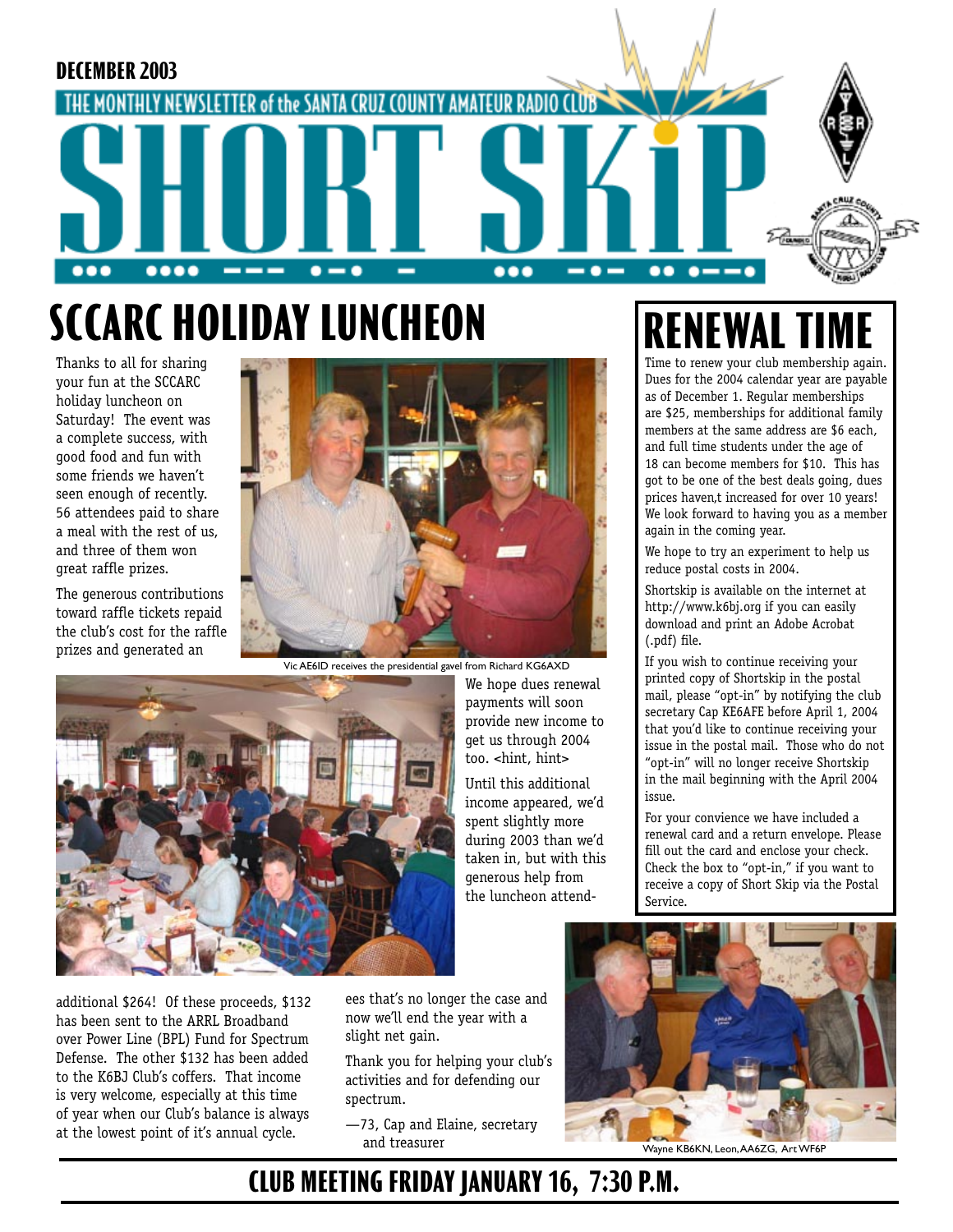

Published 12 times per year. Free to members. *Santa Cruz County Amateur Radio Club, Inc.* Post Office Box 238 Santa Cruz, CA 95061-0238

Editor and Publisher Ron Baldwin, K6EXT (831) 419-1025 K6EXT@fireclay.com Columnist: Art Lee, WF6P Writer: Ron Skelton, W6WO Distribution: Elaine Pennell, KE6FRA

# **CAKE MEETING**

It's getting to be quite a challenge to cover all the ingredients that surface at our 2 hour CAKE bakeoffs but here goes. Todays' topics of antennas like the Windom and baluns are certainly perennials. Propagation featured highly today including real-time web sites such as http://salsawaves.com/ propagation/index.html, long path modes and losses, cracks in the ionosphere, the current low HF noise levels and how the heck can Bob K6XX and Peter AB6WM work well over 100 countries on a weekend. Bob suggested that we invite propagation expert N6BV Dean to a club meeting in the New Year and hopefully we can back this up with a CAKE meeting the following day. (over to you VP Scott)

We touched briefly on the touchy topic of allocations within our Ham bands and we should return to this no doubt. Quality (or lack of it ) seemed to be high on the list today and screwdriver antennas, wire insulation, PLL259 connectors, guy "wire" materials, and sealing of coax all generated some experiences good and bad. Other topics included RF propagation via power lines and quadrature mixers. The most controversial question came from Amara KF6TEJ. "What is a good rig to buy these days?" Kind of a Chevy-Ford discussion then ensued. I offered a rational, objective and unemotional case for TenTec big-knob radios Hi Hi. Incidentally Amara often shows up with a fancy laptop with wireless internet access, as we waffle on she pulls up useful information, quite impressive.

Hope to see you at the XMAS feast and I look forward to winning the brand new HT or the latest ARRL antenna handbook. \$20 for lunch, raffle tickets and fellowship all in a good cause. Where can you have so much fun!

# **Member Profile: W8FLL**



The past profiles of members were based on interviews but it seemed to me that an informal stealth and candid camera approach was best with Dave W8FLL. I bet anyone could identify his hearty Heh Heh Heh laugh anywhere. W8 Foxtrot Lima Lima is his original call from the "50 s when he was first licensed in Detroit. Dave is another stalwart of our club who has a wealth of experience which he willingly shares with all. What I find remarkable about Dave is his can-do and up-to-date approach to Ham Radio. He a great fan of

building the latest Elecraft kits and adds to them in unique ways. Ask him to describe how he constructs screw driver antennas from scratch and you will appreciate his many talents for finding solutions and flea market bargains. Handicraft talent must run in the family, note the home brew patch on his jacket that his daughter sewed for him. Whether it is coffee at McDs, Club meetings, CAKE sessions or trips to N6IJ Dave will be there to lighten up our day. What a neat guy !!

—73 Ron W6WO

## **A Note from Dan Anderson Family**

Dear Members of the Santa Craz My family & I thank you for<br>the berutifal plowers spondent to<br>the Church for Naw . Also thenks to all the members that attended his service, spenggrecid<br>thoughtfulmess<br>Denkergin,<br>Mirikys Anderson<br>Bemily his service. stapped to your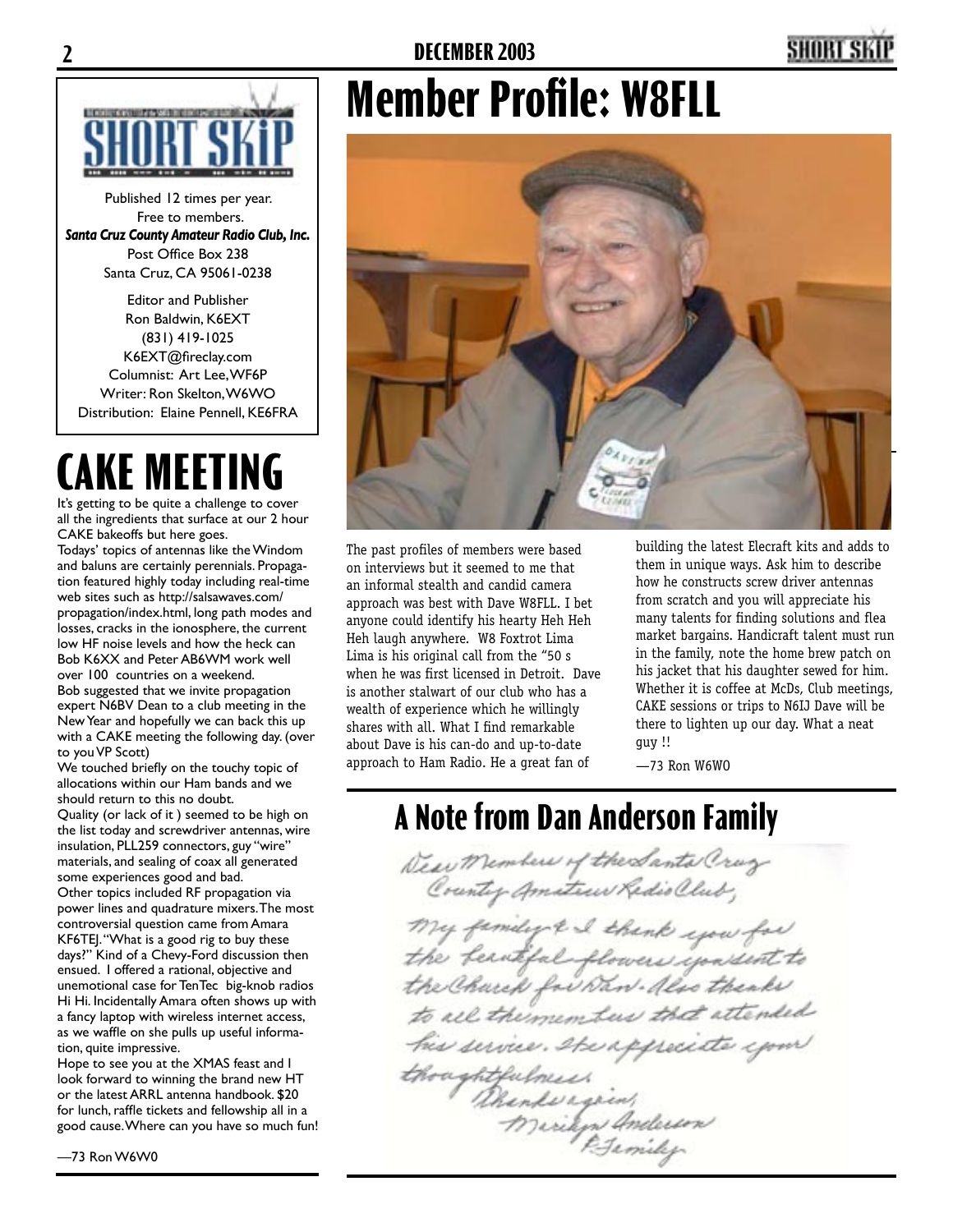### **2 DECEMBER 2003 3**

## **FIND THE BREAKS**



I finally decided it was time to fix my Kenwood TM-732A mobile. The problem was no transmit power on VHF. VHF receive worked fine. UHF transmit and receive also worked fine. Obviously, something is wrong in the VHF power amplifier module.

I removed the snap-on plastic lid from the power amp, inspected the components, checked the voltages, but found nothing obviously fried or broken. Eventually, I noticed that the collector voltage at the driver transistor was zero VDC, while the applied voltage to the module driver was the correct 10VDC. There is a direct wire trace between the terminal and the collector so it must be an open trace. It was easy enough to slide the voltmeter probe along the trace until the break was found. Actually, there were two breaks. I could just barely see the breaks with a large magnifier and my reading glasses. I microscope might have shown the breaks better, but I didn't have one handy.

They can easily be identified by my sloppy soldering in the photo above. However, don't blame me for the poor quality. The aluminium oxide substrate and large heat sink makes soldering very difficult. I had to use a 1/4" 850F chisel tip soldering iron and it was still difficult to obtain a decent connection.



I missed the last club meeting, shucks. It's always good to have eyeball QSOs and the meetings are always fun. After some meetings, there is even lively discussion on the K6BJ reflector on club speaker topics.

The 40 and 80 meter bands have been good for the past month. However, I was getting some bad reports on the quality of my signal from my trusty Kenwood 930S. One maritime mobile operator told me to try my compressor. When I did, the signal cleared up - the opposite of what should happen! Switching back and forth isolated the problem down to the mic gain. After exercising this pot a few times, the problem vanished and my signal came through great! When I told him had could not locate the instruction manual for the rig, he even talked me through the Set Compressor procedure. Hey, nothing like a little on-the-air trouble shooting. I secured power and ran every switch and pot through a dozen or more times to clean up contact surfaces. I guess that having the rig sit idle in XYL Donna's bird house for a couple of years was not beneficial to the working parts.

Also the readout memory wasn't doing its job. Maybe I need new batteries? I slipped the small cover plate at the top of the rig to one side, exposing the battery case. Without dropping it, I unscrewed the hold down screw for the battery pack. I had my fingers crossed that the batteries hadn't leaked all over the place. What a nice surprise! The batteries had not leaked --- because there were no batteries in the holder. Four new AA batteries took care of that little oversight. Oh, I did finally locate my rig's operator's manual. Whew!

Good news department: I received a land line from Rick Ricketts, N6GOW. He was happy to inform me that the City had backed down on their eviction notice for the Veteran's ham shack. Not being banished to the basement was the reward for all the volunteer hours spent by veterans who manned the table in front of the Veteran's Memorial Building for over a month. They collected about 2000 signatures. Rick saved a copy of their newsletter for me. When I went to the Vet's building to get my copy I had a chance to see the antennas Rick has up on the rooftop. Rick has served the veterans for many years, probably over 20. One of the nets Rick participated in from the shack was the Destroyer Sailors' net. Members of that net were mostly WWII types who served with him in the South Pacific. He operates most Monday, Wednesday and Friday mornings starting at 1000. Stop in and view the shack --- it's on the second deck.

## **INTERNATIONAL MORSE CODE GETS NEW NEW CHARACTER**

The 2003 World Radiocommunication Conference (WRC-03) may have eliminated the treaty requirement for prospective amateurs to demonstrate Morse code proficiency to gain HF access, but the International Telecommunication Union (ITU) hasn't forgotten Morse code altogether. In Geneva on December 5, the ITU Radiocommunication Sector (ITU-R) Study Group 8 agreed on the wording of a Draft New Recommendation ITU-R M.[MORSE] that specifies the international Morse code character set and transmission procedures. It also includes a new Morse code character to cover the " $@$ "; symbol used in e-mail addresses.

To keep up with the times, however, the IARU proposed adding a new character--the commercial "at" or @ symbol--to permit sending e-mail addresses in Morse code. The draft new recommendation proposes using the letters A and C run together (.--.-.) to represent the @ symbol. —From ARRL Newsletter

—Jeff Liebermann